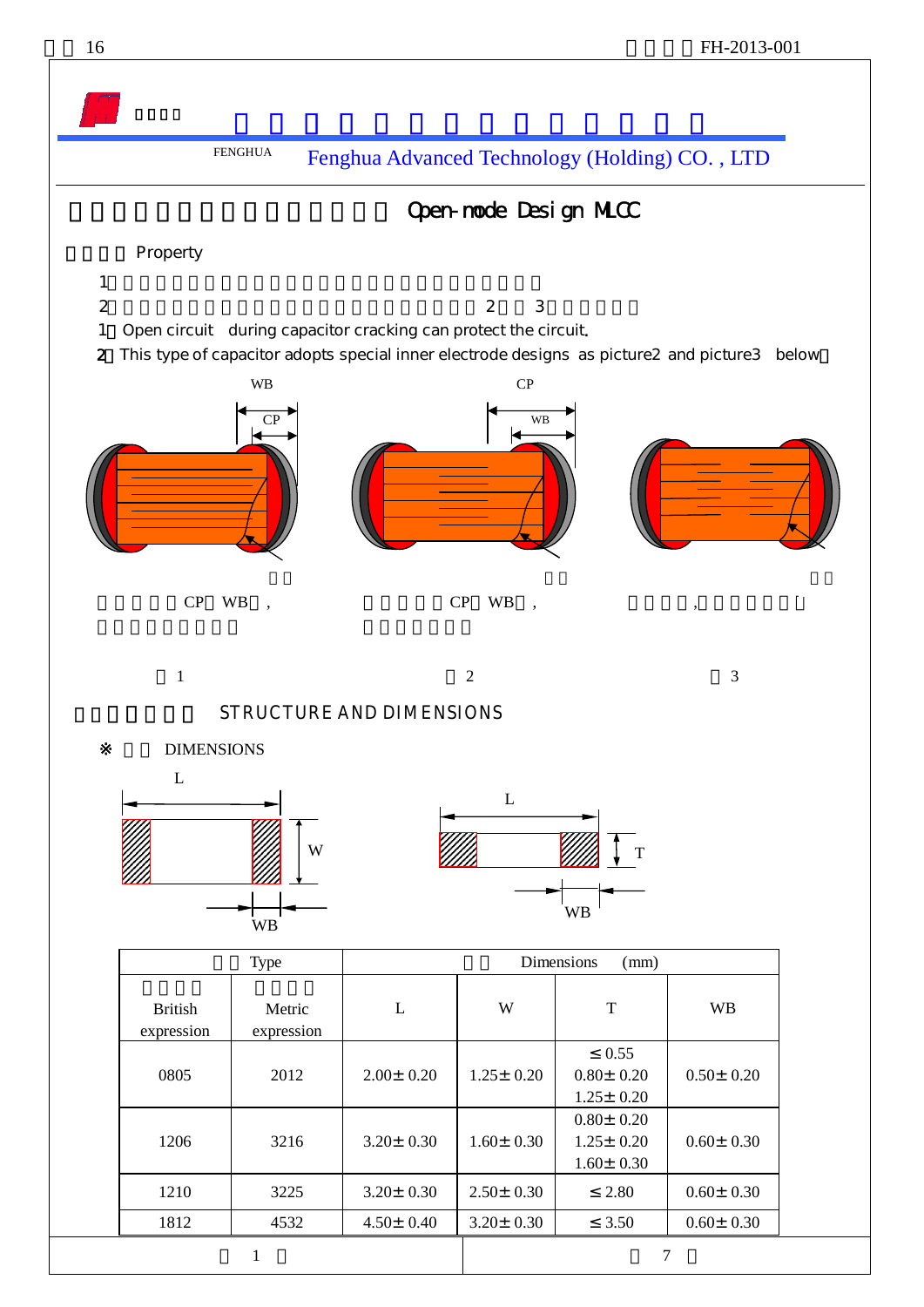|   |                                   | <b>FENGHUA</b>    |                       |                                        |                                                                                                              | Fenghua Advanced Technology (Holding) CO., LTD |            |                    |                                                         |                    |
|---|-----------------------------------|-------------------|-----------------------|----------------------------------------|--------------------------------------------------------------------------------------------------------------|------------------------------------------------|------------|--------------------|---------------------------------------------------------|--------------------|
|   |                                   |                   |                       |                                        | <b>HOW TO ORDER</b>                                                                                          |                                                |            |                    |                                                         |                    |
| Q | $\underline{05}$                  | B/                | 102                   | $\underline{\mathbf{K}}$<br><u>101</u> | $\underline{\mathbf{N}}$                                                                                     | $\underline{\mathbf{T}}$                       |            |                    |                                                         |                    |
|   |                                   |                   |                       |                                        |                                                                                                              |                                                |            |                    |                                                         |                    |
|   |                                   | <b>NOTES</b>      |                       |                                        |                                                                                                              |                                                |            |                    |                                                         |                    |
|   |                                   | Code              |                       |                                        |                                                                                                              |                                                |            |                    |                                                         |                    |
|   | $\mathsf{C}$                      |                   |                       |                                        |                                                                                                              |                                                |            |                    |                                                         |                    |
|   |                                   | <b>DIMENSIONS</b> |                       |                                        |                                                                                                              | unit                                           | inch/mm    |                    |                                                         |                    |
|   |                                   |                   |                       |                                        | 05                                                                                                           | 06                                             |            | 10                 |                                                         | 12                 |
|   |                                   |                   | Size Code             |                                        | 0805                                                                                                         | 1206                                           |            | 1210               |                                                         | 1812               |
|   |                                   | $\times$          | $(L \times W)$ inch   |                                        | $0.08\times0.05$                                                                                             | $0.12\times0.06$                               |            | $0.12 \times 0.10$ |                                                         | $0.18 \times 0.12$ |
|   |                                   | $\times$          | $(L \times W)$ mm     |                                        | $2.00\times1.25$                                                                                             | $3.20\times1.60$                               |            | $3.20 \times 2.50$ |                                                         | $4.50 \times 3.20$ |
|   |                                   |                   | DIELECTRIC STYLE      |                                        |                                                                                                              |                                                |            |                    |                                                         |                    |
|   | (Dielectric Code)<br>(Dielectric) |                   |                       | CG                                     |                                                                                                              |                                                | B/         |                    |                                                         |                    |
|   |                                   |                   |                       |                                        | COG                                                                                                          |                                                | X7R        |                    |                                                         |                    |
|   | NOMINAL CAPACITANCE               |                   |                       |                                        |                                                                                                              | (unit)<br>pF                                   |            |                    |                                                         |                    |
|   |                                   |                   |                       |                                        |                                                                                                              |                                                |            |                    |                                                         | $\boldsymbol{0}$   |
|   |                                   | (ExpressMethod)   |                       |                                        | (Actual Value)<br>$\mathbf R$<br>$10\times10^{2}$<br>Note: the first two digits are significant; third digit |                                                |            |                    |                                                         |                    |
|   |                                   | 102               |                       |                                        |                                                                                                              |                                                |            |                    |                                                         |                    |
|   |                                   | 222               |                       |                                        | $22\times10^2$<br>denotes number of zeros; R=decimal point.                                                  |                                                |            |                    |                                                         |                    |
|   |                                   |                   | CAPACITANCE TOLERANCE |                                        |                                                                                                              |                                                |            |                    |                                                         |                    |
|   |                                   | (Code)            | $\, {\bf B}$          | $\mathsf{C}$                           | ${\bf D}$                                                                                                    | $\mathbf F$                                    | ${\bf G}$  | $\bf J$            | $\bf K$                                                 | M                  |
|   |                                   | (Tolerance)       | $\pm$ 0.10pF          | $\pm$ 0.25pF                           | $\pm$ 0.5pF                                                                                                  | $± 1.0\%$                                      | $\pm$ 2.0% | $± 5\%$            | $±10\%$                                                 | ± 20%              |
|   |                                   |                   | <b>RATED VOLTAGE</b>  |                                        |                                                                                                              |                                                |            |                    | (unit)<br>V                                             |                    |
|   |                                   |                   |                       |                                        |                                                                                                              |                                                |            |                    |                                                         |                    |
|   |                                   |                   | (Express Method)      |                                        | (Actual Value)                                                                                               |                                                |            |                    |                                                         | $\boldsymbol{0}$   |
|   |                                   | 101               |                       |                                        | $10\times 10^1$                                                                                              | $\mathbf R$                                    |            |                    |                                                         |                    |
|   | 201                               |                   |                       |                                        | $20 \times 10^{1}$                                                                                           |                                                |            |                    | Note: the first two digits are significant; third digit |                    |
|   |                                   | 251               |                       |                                        | $25 \times 10^{1}$                                                                                           |                                                |            |                    | denotes number of zeros; R=decimal point.               |                    |
|   |                                   | 501               |                       |                                        | $50 \times 10^{1}$                                                                                           |                                                |            |                    |                                                         |                    |

 $\sim$  7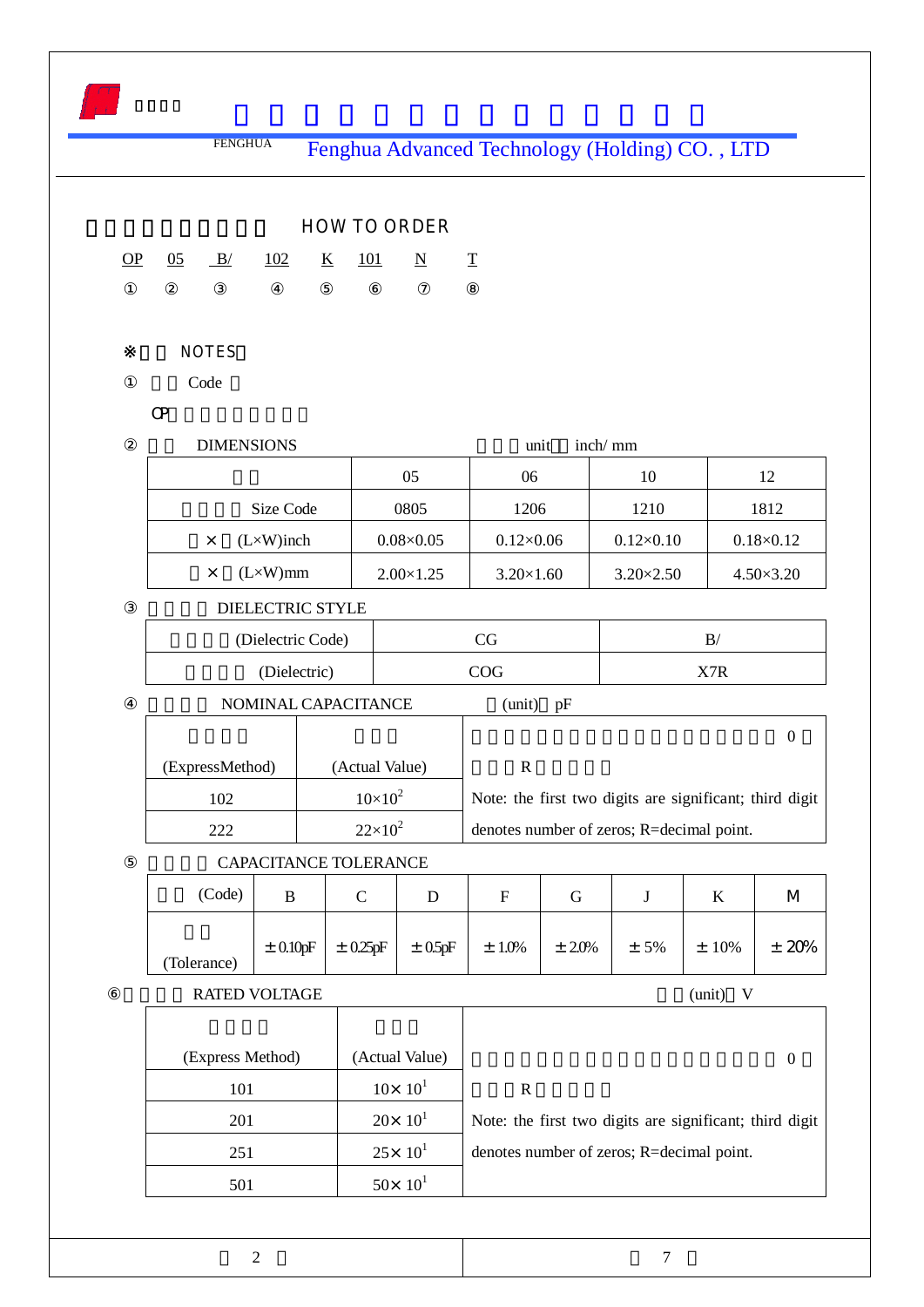

## TERMINAL MATERIAL STYLES

| <b>Termination Styles</b>         | (Express Method)      |  |  |
|-----------------------------------|-----------------------|--|--|
| <b>Nickel Barrier Termination</b> | N                     |  |  |
| PACKAGE STYLES                    |                       |  |  |
| B                                 | т                     |  |  |
| <b>Bulk Bag</b>                   | <b>Taping Package</b> |  |  |

| Size Code | <b>Rated Voltage</b> | COG(pF)     | X7R(pF)     |
|-----------|----------------------|-------------|-------------|
|           | 100V                 | 0R1~561     | $101 - 223$ |
| 0805      | 200V                 | 0R1~331     | $101 - 103$ |
|           | 250V                 | 0R1~331     | $101 - 103$ |
|           | 500V                 | 0R1~101     | $101 - 562$ |
|           | 100V                 | 1R0~272     | $101 - 473$ |
| 1206      | 200V                 | 1R0~152     | $101 - 333$ |
|           | 250V                 | $1R0 - 152$ | $101 - 333$ |
|           | 500V                 | 1R0~561     | $101 - 103$ |
|           | 100V                 | 1R0~472     | $101 - 154$ |
| 1210      | 200V                 | 1R0~332     | $101 - 104$ |
|           | 250V                 | 1R0~332     | $101 - 104$ |
|           | 500V                 | $1R0 - 102$ | $101 - 333$ |
|           | 100V                 | 1R0~682     | $101 - 224$ |
| 1812      | 200V                 | 1R0~562     | $101 - 154$ |
|           | 250V                 | 1R0~562     | $101 - 154$ |
|           | 500V                 | 1R0~152     | $101 - 683$ |

 $\overline{3}$   $\overline{7}$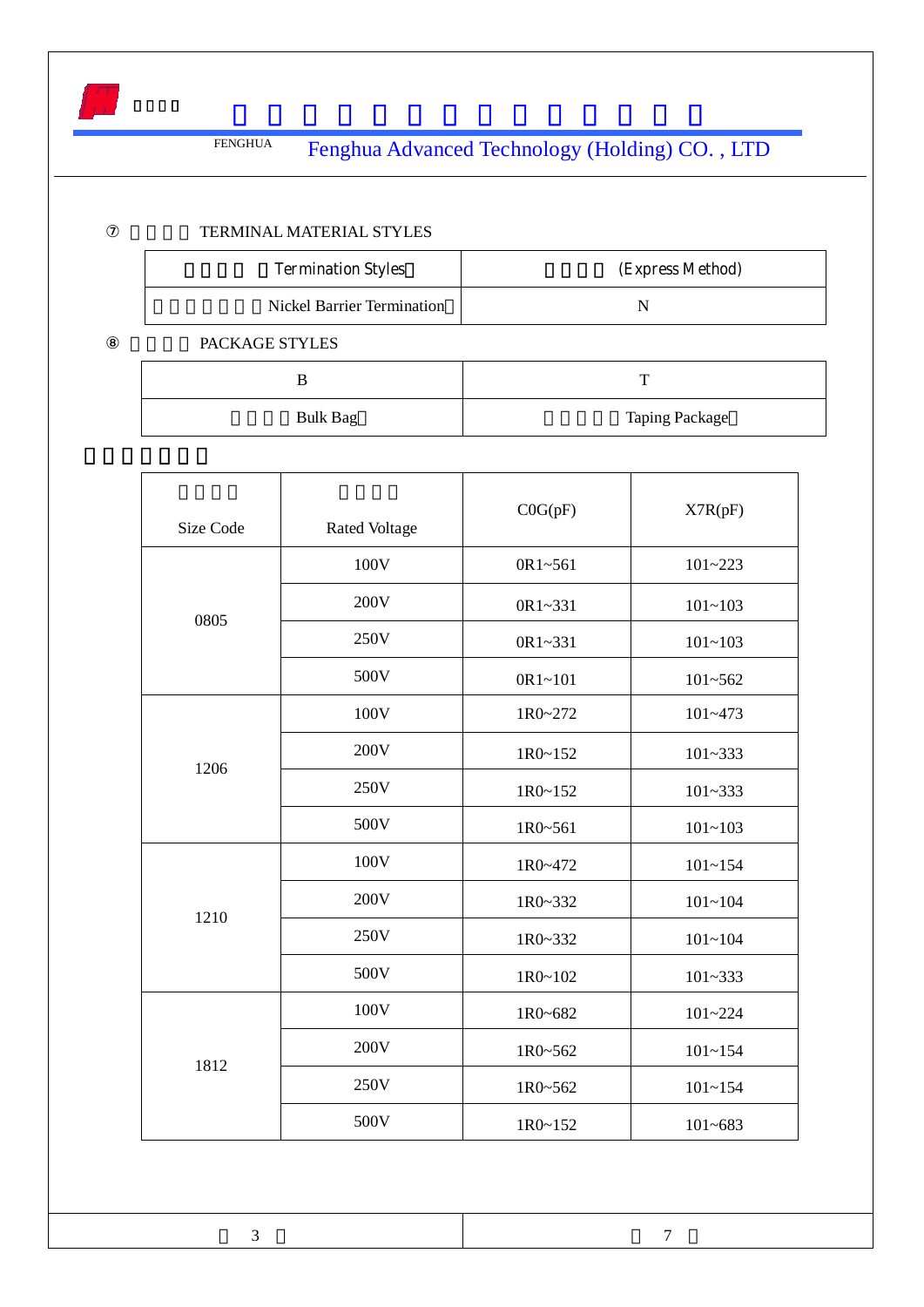

|                                      |                                                                                                                                  | <b>Reliability Test</b>                                                  |                                                                                                                                            |                                                                                                                  |                                                          |                                                |  |  |
|--------------------------------------|----------------------------------------------------------------------------------------------------------------------------------|--------------------------------------------------------------------------|--------------------------------------------------------------------------------------------------------------------------------------------|------------------------------------------------------------------------------------------------------------------|----------------------------------------------------------|------------------------------------------------|--|--|
| Item                                 | <b>Technical Specification</b>                                                                                                   |                                                                          |                                                                                                                                            | <b>Test Method and Remarks</b>                                                                                   |                                                          |                                                |  |  |
|                                      | Should<br>be<br>within<br>the<br>Class<br>specified tolerance.<br>Should<br>within<br>be<br>the<br>Class<br>specified tolerance. |                                                                          |                                                                                                                                            | Capacitance<br>1000pF<br>1000 pF                                                                                 | Measuring<br>Frequency<br>1MHZ± 10%<br>1KHZ± 10%         | Measuring<br>Voltage<br>$1.0\pm$<br>$0.2V$ rms |  |  |
| Capacitance                          |                                                                                                                                  |                                                                          | ± 3<br>25<br>: 1KHZ± 10%<br>: $1.0 \pm 0.2$ Vrms<br>Test Temprature: $25 \pm 3$<br>Test Frequency: 1KHZ+ 10%<br>Test Voltage: 1.0± 0.2Vrms |                                                                                                                  |                                                          |                                                |  |  |
|                                      | Class                                                                                                                            | DF<br>0.56%<br>$1.5[(150/Cr)+7] \times 10^{-4}$                          |                                                                                                                                            | Capacitance<br>$Cr$ 5 pF<br>$Cr$ 50 pF<br>5pF                                                                    | Measuring<br>Frequency<br>1MHz±10%<br>1MHz±10%           | Measuring<br>Voltage<br>$1.0\pm$<br>$0.2V$ rms |  |  |
| (DF, tan<br>$\lambda$<br>Dissipation |                                                                                                                                  | 0.15%<br>0.15%                                                           |                                                                                                                                            | 50pF<br>Cr<br>1000 pF                                                                                            | $1000$ pF<br>1MHZ± 10%<br>1KHZ± 10%                      |                                                |  |  |
| Factor                               | Class                                                                                                                            | X7R                                                                      | $50V$<br>2.5%                                                                                                                              | $C$ 10 $\mu$ F<br>: 1KHZ± 10%<br>: $1.0 \pm 0.2$ Vrms<br>Test Frequency: 1KHZ± 10%<br>Test Voltage: 1.0± 0.2Vrms |                                                          |                                                |  |  |
|                                      | Class                                                                                                                            | $\mathcal{C}$<br>$\mathsf{C}$                                            | 10 nF, Ri 50000M<br>10 nF, Ri C <sub>R</sub> 500S                                                                                          | 500V<br>$:60+5$<br>75%<br>$25 \pm 3$                                                                             |                                                          |                                                |  |  |
| (IR)<br>Insulation<br>Resistance     | Class                                                                                                                            | 25 nF, Ri<br>$\mathbf C$<br>10000M<br>X7R<br>C $25$ nF, Ri $C_R$<br>100S |                                                                                                                                            | Duration: $60 \pm 5s$<br>Test Humidity:<br>Test Temprature: $25 \pm 5$<br>Test Current:<br>50mA                  | 50mA<br>Measuring Voltage: Rated Voltage Max 500V<br>75% |                                                |  |  |
|                                      |                                                                                                                                  | 4                                                                        |                                                                                                                                            |                                                                                                                  | $\tau$                                                   |                                                |  |  |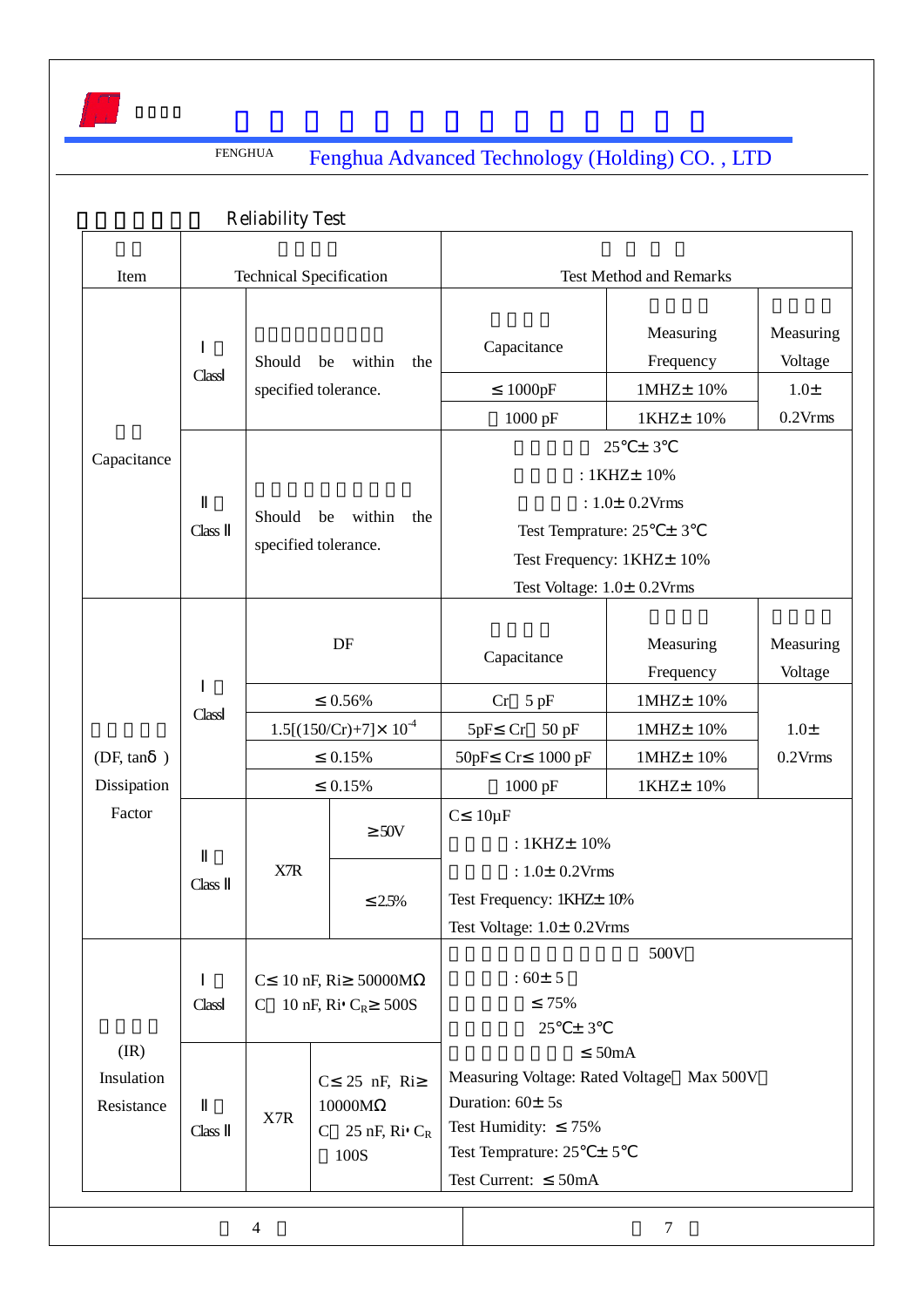

| Item                                               | <b>Technical Specification</b>                                                                                      |                                                                                                                     |   | <b>Test Method and Remarks</b>                                                                                                                                                                                                            |                                                                                                    |  |
|----------------------------------------------------|---------------------------------------------------------------------------------------------------------------------|---------------------------------------------------------------------------------------------------------------------|---|-------------------------------------------------------------------------------------------------------------------------------------------------------------------------------------------------------------------------------------------|----------------------------------------------------------------------------------------------------|--|
| (DWV)<br>Dielectric<br>Withstandi<br>ng<br>Voltage | No defects or abnormalities                                                                                         |                                                                                                                     |   | 100V Vr 500V<br>1<br>200%<br>5<br>50mA/ Force 200%Rated voltage for 5 second.Max<br>current should not exceed 50 mA<br>Vr<br>500V<br>2<br>150%<br>5<br>50mA/ Force 150%Rated voltage for 5 second.Max<br>current should not exceed 50 mA. |                                                                                                    |  |
| Solderability                                      | 95%<br>At least 95% of the terminal electrode is covered<br>by new solder.<br>Visual Appearance: No visible damage. |                                                                                                                     |   | $80 - 120$<br>Preheating conditions:80 to 120 ; 10~30s.<br>$SnPb$ $63/37$<br>: $235 \pm 5$<br>$:2 \pm 0.5s$<br>Solder Temperature: $235 \pm 5$<br>Duration: $2 \pm 0.5$ s                                                                 | $10 - 30$<br>:245 $\pm$ 5<br>$:2 \pm 0.5s$<br>Solder Temperature: 245 ± 5<br>Duration: $2 \pm 0.5$ |  |
|                                                    | Item<br>CC                                                                                                          | <b>NPO</b><br>SL<br>X7R<br>NPOtoSL<br>$\pm 0.5\% \pm 0.5PF$<br>$\pm$ 0.5% or $\pm$ 0.5PF whichever i<br>$-5 - +10%$ |   | $100 - 200$<br>$: 265 \pm 5$<br>: $10 \pm 1s$                                                                                                                                                                                             | $10+2$<br>10                                                                                       |  |
| Resistance to<br>Soldering                         | DF                                                                                                                  | larger<br>Same to initial value.                                                                                    |   | $24 \pm 2$<br>Preheating conditions: $100$ to $200$ ; $10\pm 2$ min.                                                                                                                                                                      |                                                                                                    |  |
| Heat                                               | IR<br>Same to initial value.                                                                                        |                                                                                                                     |   | Solder Temperature: 265± 5<br>Duration: $10 \pm 1s$                                                                                                                                                                                       |                                                                                                    |  |
|                                                    |                                                                                                                     | 95%<br>Appearance No visible damage. At least 95% of<br>the terminal electrode is covered by new solder.            |   | Clean the capacitor with solvent and examine it with a<br>$10X(min.)$ microscope.<br>Recovery Time: 24± 2h<br>Recovery condition: Room temperature                                                                                        |                                                                                                    |  |
|                                                    |                                                                                                                     | 5                                                                                                                   | 7 |                                                                                                                                                                                                                                           |                                                                                                    |  |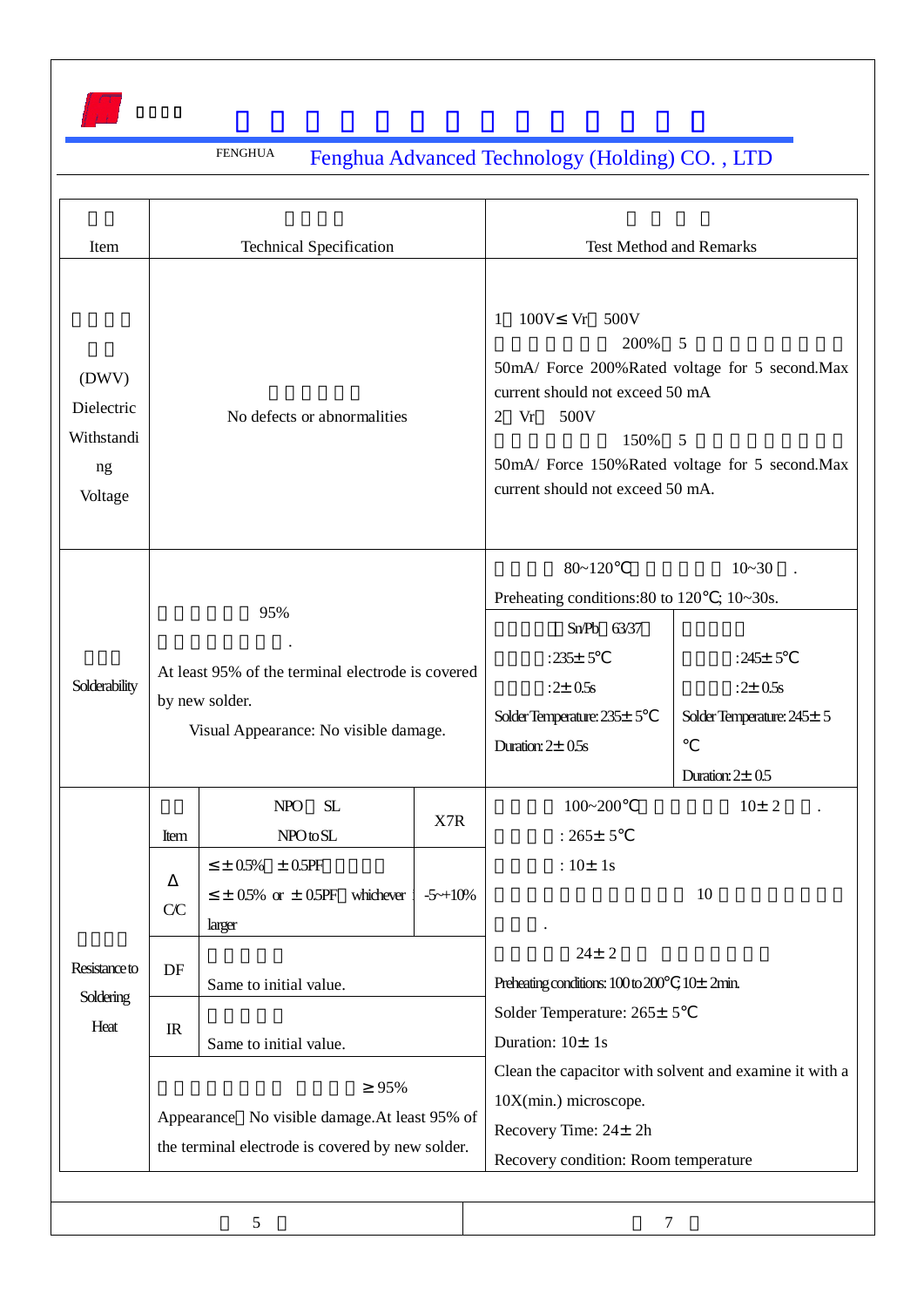

| Item                                                              |                                                                                                                                       | <b>Technical Specification</b> |                                                                                                                                                                                                                                                                                                                                                                                                                         | <b>Test Method and Remarks</b>                                                                                                                                           |  |  |  |  |  |
|-------------------------------------------------------------------|---------------------------------------------------------------------------------------------------------------------------------------|--------------------------------|-------------------------------------------------------------------------------------------------------------------------------------------------------------------------------------------------------------------------------------------------------------------------------------------------------------------------------------------------------------------------------------------------------------------------|--------------------------------------------------------------------------------------------------------------------------------------------------------------------------|--|--|--|--|--|
| Resistance<br>to Flexure<br>of Substrate<br>(Bending<br>Strength) | Appearance: No visible damage.                                                                                                        |                                | $Al_2O_3$<br><b>PCB</b><br>1mm<br>0.5mm/sec.<br>mm<br>$T=10$<br>$45 \pm 2$<br>$45 \pm 2$<br>Test Board: Al <sub>2</sub> O <sub>3</sub> or PCB<br>Warp: 1mm                                                                                                                                                                                                                                                              |                                                                                                                                                                          |  |  |  |  |  |
|                                                                   | C/C                                                                                                                                   | $±10\%$                        |                                                                                                                                                                                                                                                                                                                                                                                                                         | Speed: 0.5mm/sec.<br>Unit: mm<br>The measurement should be made with the board in the<br>bending position.                                                               |  |  |  |  |  |
| Termination<br>Adhesion                                           |                                                                                                                                       | No visible damage.             | 5N<br>$10 \pm 1S$<br>Applied Force: 5N<br>Duration: 10± 1S                                                                                                                                                                                                                                                                                                                                                              |                                                                                                                                                                          |  |  |  |  |  |
| Temperature<br>Cycle                                              | $C/C$ :<br>$\pm$ 1% $\pm$ 1pF,<br>$B$ :<br>$±10\%$<br>$±$ 1% or $±$ 1pF,<br>Class:<br>whichever is larger.<br>Class : B:<br>$\pm$ 10% |                                | 5<br>4<br>30<br>1<br>(NPO/X7R: -55)<br>$\overline{2}$<br>$2 \quad 3$<br>$(+20)$<br>3<br>30<br>$(NPO/X7R: +125)$<br>$2 \quad 3$<br>$\overline{4}$<br>$(+20)$<br>$24 \pm 2h$<br>Preheating conditions: up-category temperature, 1h<br>Recovery time: 24± 1h<br><b>Initial Measurement</b><br>Cycling Times: 5 times, 1 cycle, 4 steps:<br>Temperature<br>Time(min)<br>Step<br>Low-<br>category temp. (NPO/X7R:<br>30<br>1 |                                                                                                                                                                          |  |  |  |  |  |
|                                                                   |                                                                                                                                       |                                | $\boldsymbol{2}$<br>3<br>$\overline{4}$                                                                                                                                                                                                                                                                                                                                                                                 | $-55)$<br>Normal temp. $(+20)$<br>$2 \quad 3$<br>Up-category temp. (NPO/X7R: +125)<br>30<br>Normal temp. $(+20)$<br>$2 \quad 3$<br>Recovery time after test: $24 \pm 2h$ |  |  |  |  |  |

 $\sim$  6  $\sim$  7